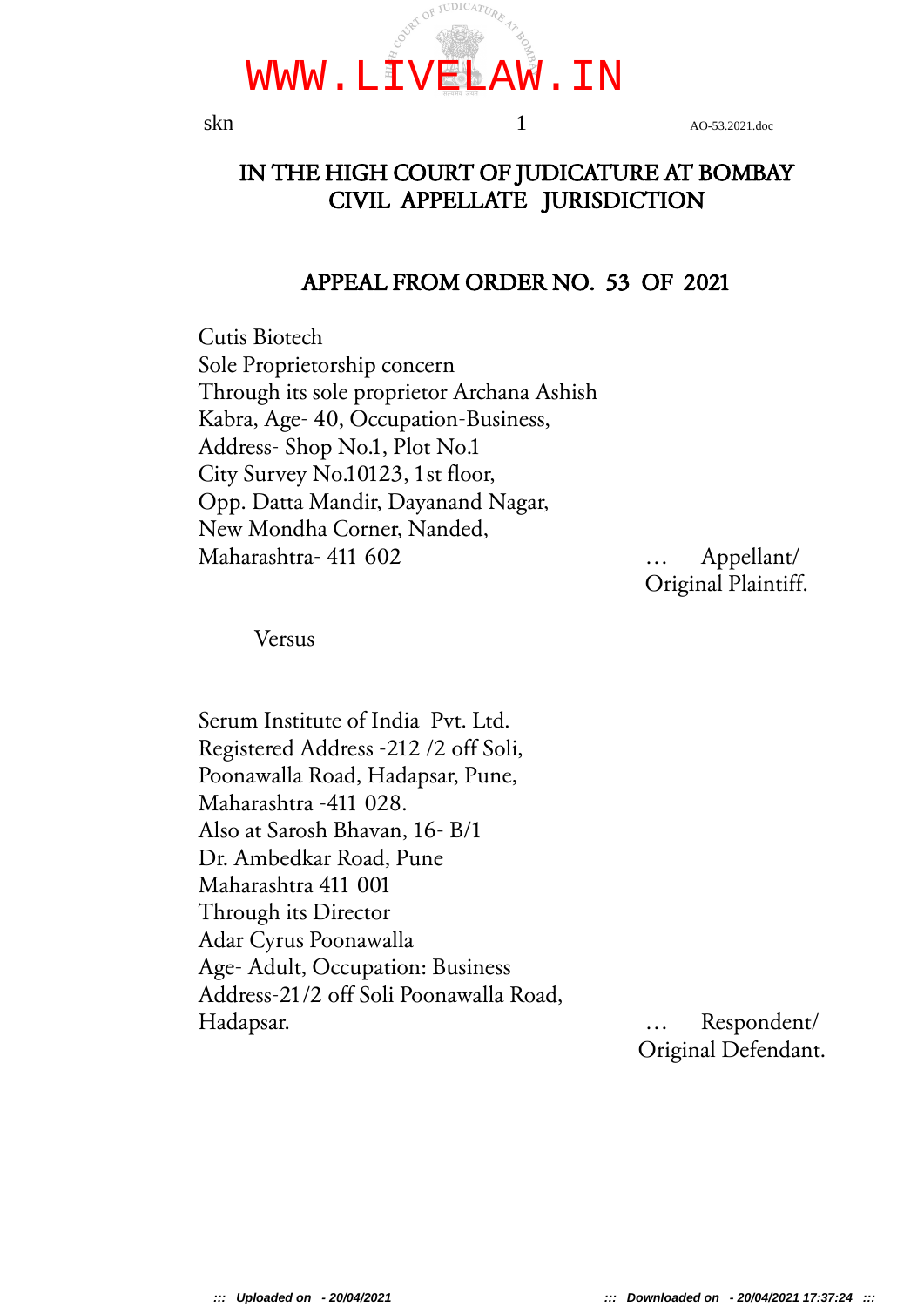

skn 2 AO-53.2021.doc

Mr.Abhinav Chandrachud and Mr.Aditya Soni with Chetan Alai, Shriniwas Bade and Mr.Swaraj Jadhav i/b. White & Brief Advocates & Solicitors for the Appellant.

Dr.Birendra Saraf, Senior Advocate with Mr.Rohan Savant, Mr.Hitesh Jain, Ms.Pooja Tidke, Ms.Monisha Mane Bhangale and Ms.Warisha Parkar i/b. Parinam Law Associates for the Respondent.

#### CORAM : NITIN JAMDAR AND C. V. BHADANG, JJ.

DATE: 20 April 2021.

JUDGMENT : (Per Nitin Jamdar, J.)

The subject matter of this Appeal is the trademark 'Covishield'. Both, the Appellant- Cutis Biotech and the Respondent- Serum Institute of India Pvt. Ltd. have applied for registering this trademark, and their applications are pending. Cutis Biotech filed a suit against Serum Institute in the Commercial Court at Pune. In this suit, Cutis Biotech sought an interim injunction to restrain Serum Institute from using the trademark 'Covishield' and maintain the accounts regarding the sale. The learned District Judge/ Commercial Court rejected the interim application. Hence Cutis Biotech is before us with this Appeal under section 13 of the Commercial Courts Act, 2015.

2. We have heard Mr. Abhinav Chandrachud and Mr. Aditya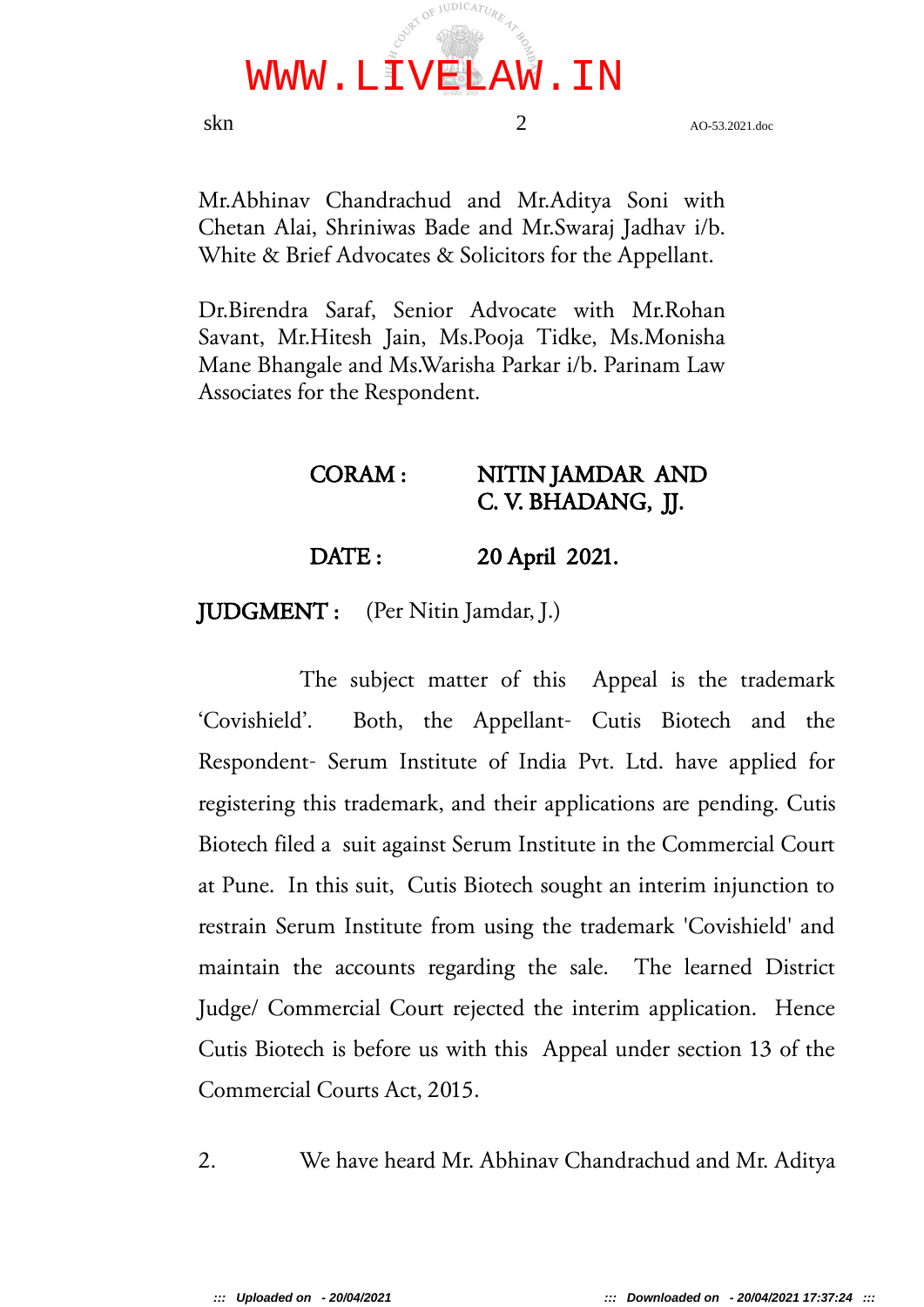

skn 3 AO-53.2021.doc

Soni, learned Advocates for the Appellant- Cutis Biotech and Dr. Birendra Saraf, learned Senior Advocate for the Respondent- Serum Institute.

3. Neither Cutis Biotech nor Serum Institute have a registration for the trademark- 'Covishield'. Sub Section (1) of Section 27 of the Trade Marks Act, 1999 mandates that no person shall be entitled to institute any proceeding to prevent or recover damages for the infringement of an unregistered trademark. However, sub-section (2) thereof saves the right to take action against any person for passing off his goods or services as the goods and services of the applicant and preserves the remedies to prevent passing off actions. Since Cutis Biotech does not have a registered trademark, it has based its case on the action of passing off.

4. The learned counsel have placed reliance on various precedents as regards the principles to be employed for the grant of an injunction to prevent Passing off. These are: Toyota Jidosha Kabushiki Kaisha v. Prius Auto Industries Limited and Ors. 1 , Neon Laboratories Limited v. Medical Technologies Limited and Ors.<sup>2</sup>, Dhariwal Industries Ltd. and Anr. v. M.S.S. Food Products<sup>3</sup>, Laxmikant V. Patel v. Chetanbhai Shah and Anr.<sup>4</sup>, Corn Products Refining Co. v. Shangrila Food Products Ltd. 5 , Biochem

<sup>1</sup> (2018) 2 SCC1

<sup>2 (2016) 2</sup> SCC 672<br>3 (2005) 3 SCC 63

<sup>3</sup> (2005) 3 SCC 63 4 (2002) 3 SCC 65

<sup>5</sup> AIR 1960 SC 142: (1960) 1 SCR 968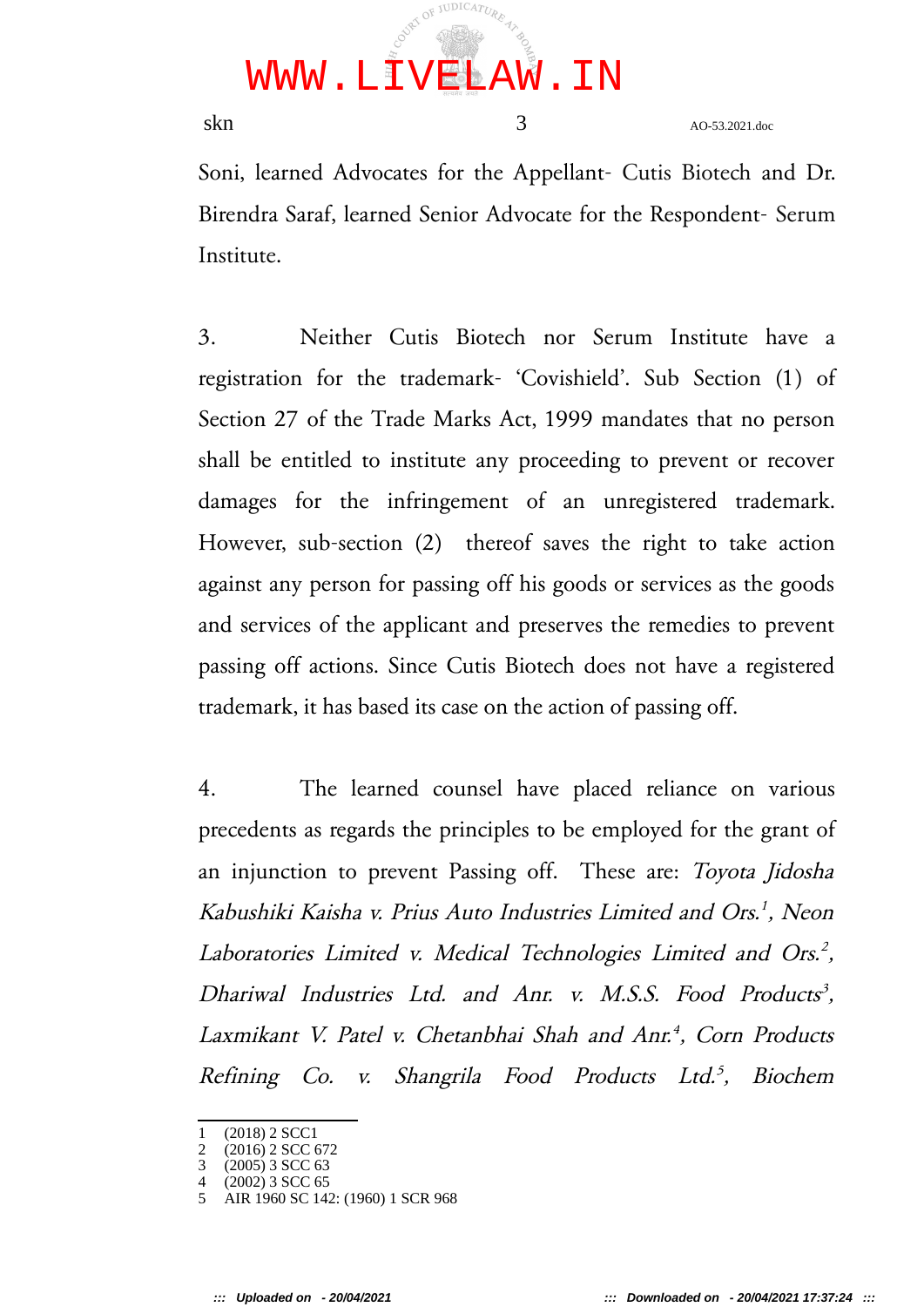

skn a<sub>4</sub> AO-53.2021.doc

Pharmaceutical Industries and Ors. v. Biochem Synergy Limited<sup>6</sup>, Aktiebolaget Volvo of Sweden v. Volvo Steels Ltd. of Gujrat (India) 7 , Kaviraj Pandit Durga Dutt Sharma v. Navaratna Pharmaceutical Laboratories 8 , Indian Bank v. Maharashtra State Cooperative Marketing Federation Ltd.<sup>9</sup>

5. Basic principles from the above decision are as follows. Passing off is a tort in Common law to enforce rights regarding unregistered trademark. It is an action in equity. It is based on the principle that no one should use dishonest means to destroy his competitor's business. The law of passing off is developed to prevent unscrupulous persons from benefiting from the reputation and goodwill earned by an honest business. Based on this principle rooted in equity, the Courts initiate measures to prevent passing off. In such cases, the order of injunction ensures that no one should present his goods and services to the customers as of another party with goodwill in respect of the same and seek benefit therefrom. To establish passing off by the respondent, the applicant must first establish goodwill and reputation attached to his goods and services. Second, the applicant must show that the respondent's acts are likely to lead the public to believe that the goods and services offered by the respondent are goods and services of the applicant, and third, the applicant is likely to suffer or has suffered damage. Under our jurisprudence of passing off action, these three principles are referred

<sup>6</sup> 1997 [99(2)] BomLR 538: 1998 (18) PTC 267 (Bom)

<sup>7</sup> 1997 SCC OnLine Bom 578: 1998 Supp Arb LR 627

<sup>8</sup> (1965) 1 SCR 737: AIR 1965 SC 980

 $(1998)$  5 SCC 69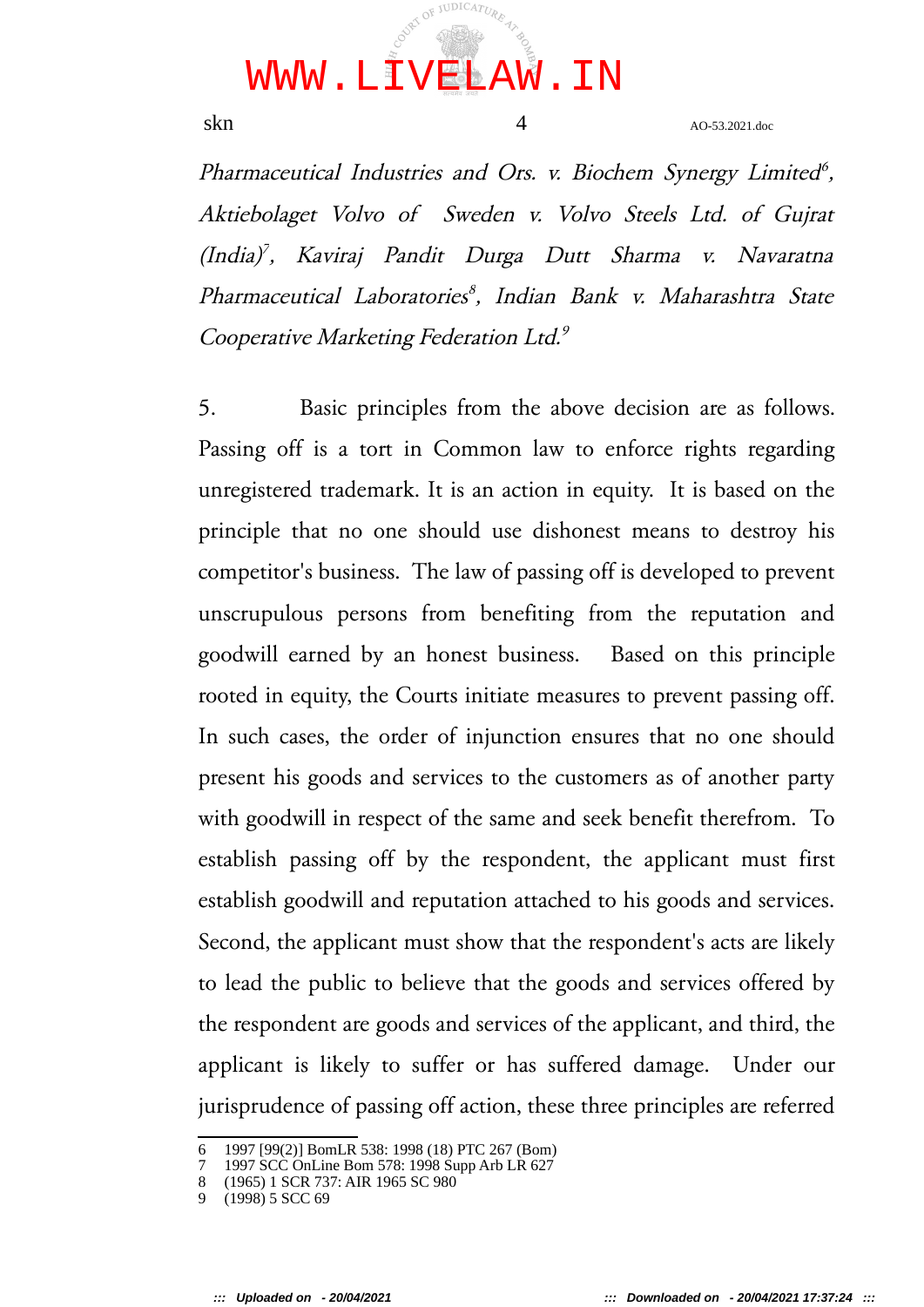

skn a<sub>O-53.2021.doc</sub>

to as the Classical Trinity. Further nuances of these three tests are developed. To determine confusion, the test is of a person of average intelligence and imperfect recollection. Whether these ingredients are established is to be determined in the facts of each case. The courts employ a higher standard of scrutiny regarding medicinal products because any confusion regarding these products may cause harm greater than the ordinary products. While examining the judicial precedents, the distinction between an act of infringement of a registered trademark and passing off has to be remembered. With this prefix on the position of law, we now turn to the facts and discussion.

6. Cutis Biotech is the sole proprietorship of Archana Ashish Kabra. Cutis Biotech commenced its business of selling pharmaceutical products in the year 2013 at Nanded, Maharashtra. Serum Institute is a company incorporated under the Companies Act, 1956 at Pune. It started its business in the year 1966 as a registered partnership firm. Serum Institute manufacturers of Vaccines & immuno-biologicals and has won various awards in this field. It supplies vaccines to various international organizations for the immunization programme worldwide.

7. Cutis Biotech, on 29 April 2020, filed an Application No.4493681 for registration of trademark 'COVISHIELD' ('Covishield') under Class-5. The mark as proposed was for veterinary, Ayurvedic, allopathic, medicinal and pharmaceutical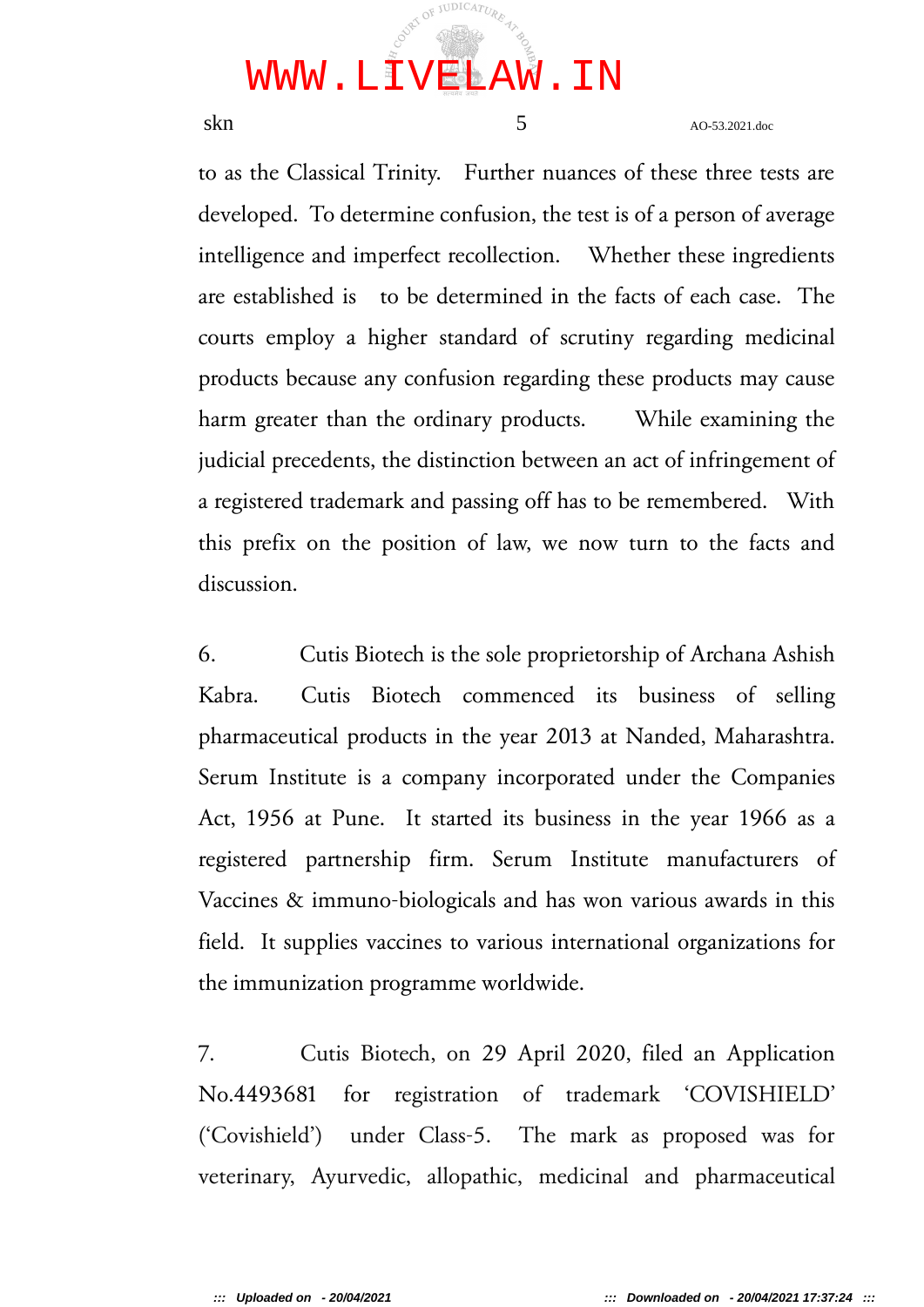

 $\sin \theta$  AO-53.2021.doc

preparations and vitamins and dietary food supplements for humans and animals. This application is pending registration in the Trademark Office. On 6 June 2020, Serum Institute applied for registration of trademark 'Covishield' under Application No.4522244 for vaccine under Class-5. It had also applied for other variants.

8. On 24 July 2020, Serum Institute applied to Drugs Controller General in Form CT-04 to conduct Phase-II/III clinical trial in India about a vaccine to be called 'Covishield'. On 31 July 2020, Serum Institute applied to DCGI in Form CT-10 to manufacture the 'Covishield' vaccine for clinical trial purposes. On 2 August 2020, the Directorate General of Health Services, Biological Division granted permission to Serum Institute to manufacture test batches of *ChAd0x1 nCoV-19* Coronavirus vaccine (Recombinant) for clinical trials. The Food and Drugs Authority, on 8 August 2020, granted a license to Serum Institute for conducting the clinical trials. Food and Drugs Authority issued further communication on 20 August 2020 granting provisional permission to the Serum Institute to manufacture additional products for the Coronavirus vaccine subject to conditions. The Ministry of Health and Family Welfare, Government of India, on 10 December 2020, published the COVID-19 vaccine procedure, which referred to the trademark of Serum Institute of 'Covishield' in collaboration with an agency named AstraZeneca for Phase-II/III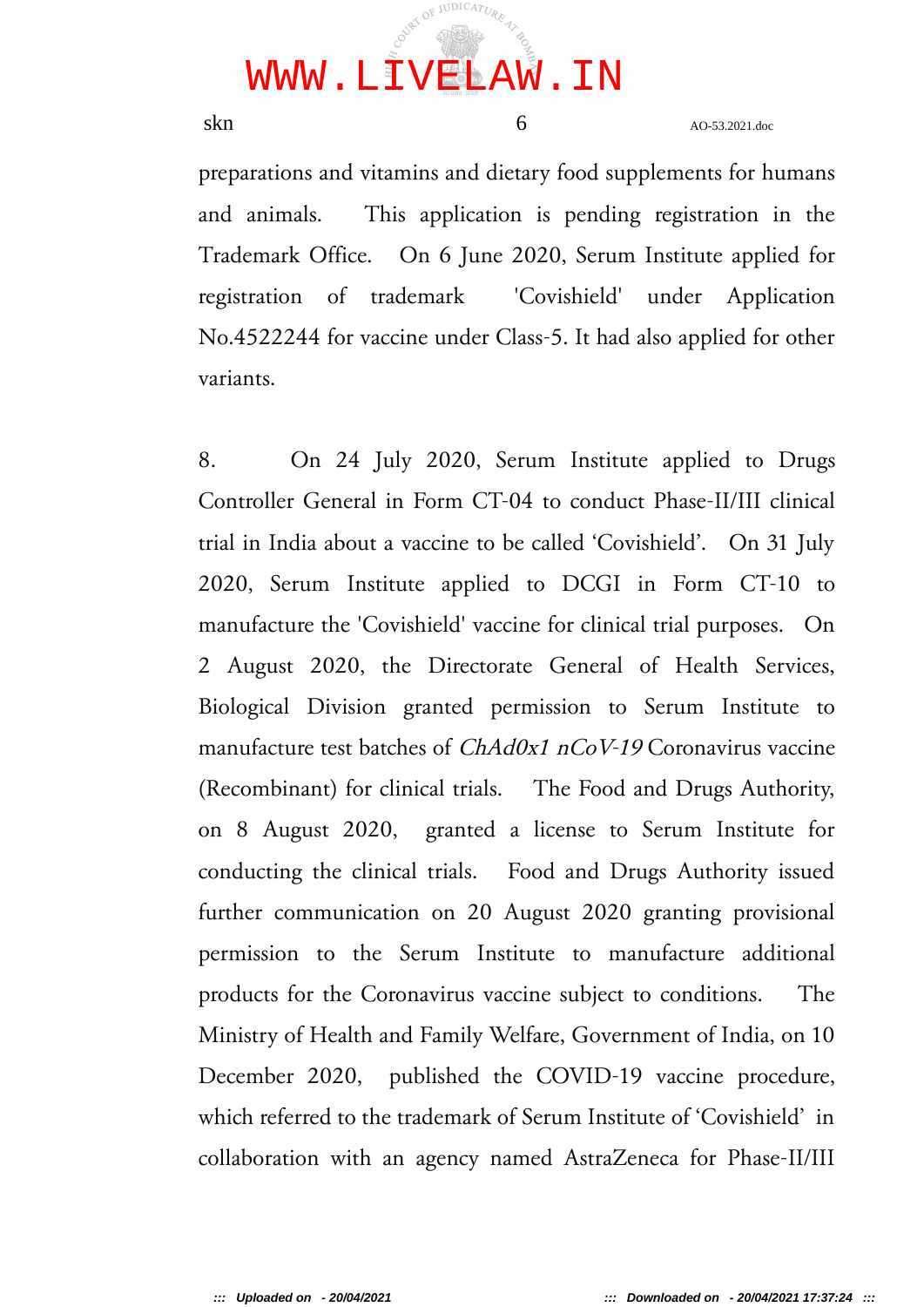

skn a<sub>O-53.2021.doc</sub>

stage.

9. On 11 December 2020, Cutis Biotech filed Trademark Suit No.1/2020 in the District Court, Nanded seeking to restrain Serum Institute from using the mark 'Covishield' invoking the law of passing off. On the next date, on 12 December 2020, Cutis Biotech filed another application in the Trademark Registry for registration of trademark 'Covishield" in Class-5 for a vaccine for human use and others under the class.

10. Serum Institute filed its appearance in the suit filed at Nanded. It moved an application under Order 7 Rule 11(d) of the Code of Civil Procedure, 1908 seeking rejection of the plaint on the ground that the suit was not maintainable under section 134(2) of the Trademark Act, 1999, and the suit ought to have been filed under the Commercial Courts Act, 2015. The application was heard, but no orders were passed by the Court

11. On 4 January 2021, Cutis Biotech filed the present Commercial Suit No.1/2021 in the District Court (Commercial Court) at Pune along with an application for a temporary injunction. On 20 January 2021, Cutis Biotech applied for withdrawal of the suit filed at Nanded. Serum Institute filed its reply to the application and contested the same.

12. The District Judge, Pune, heard the injunction application.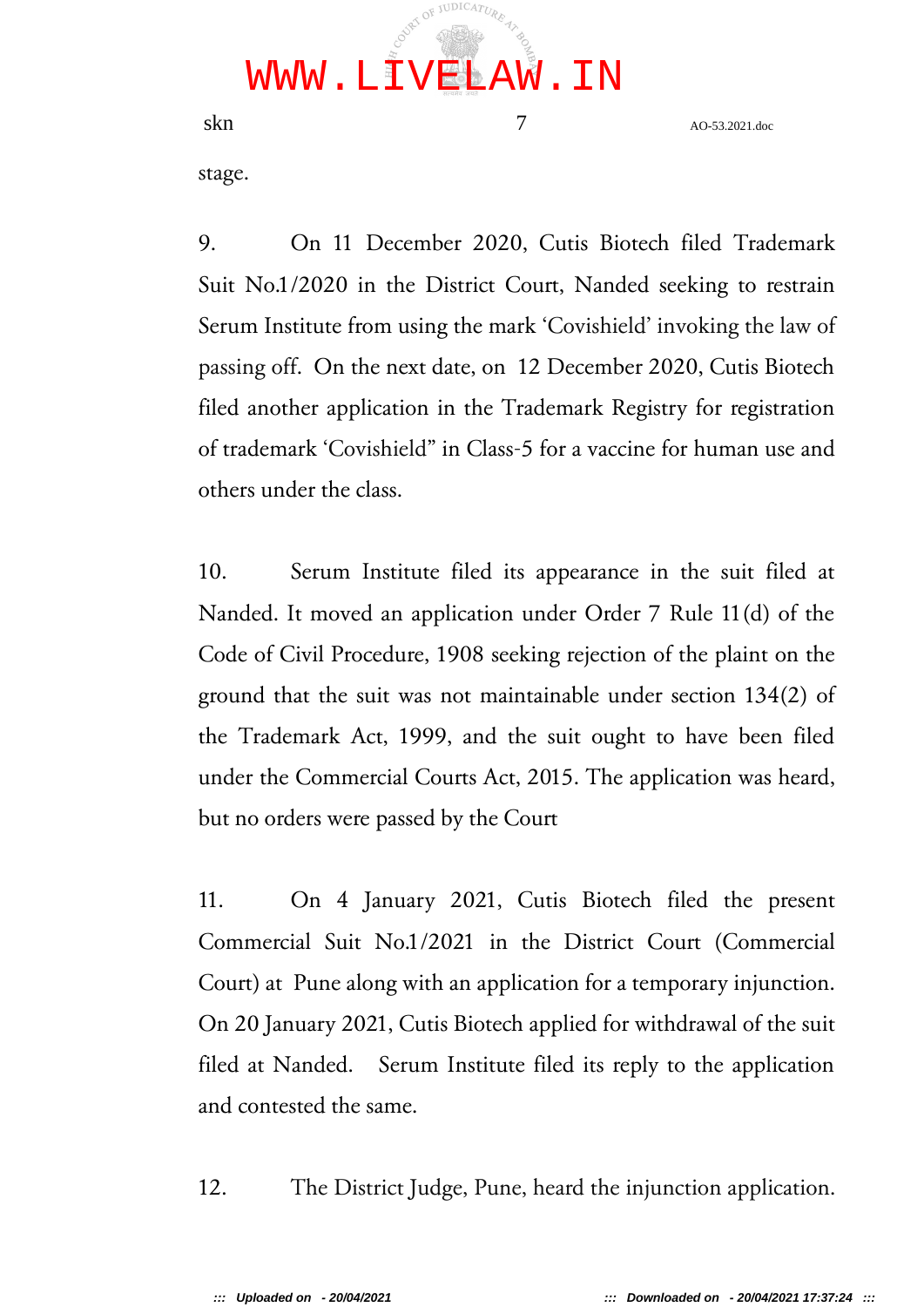# WWW.LIVELAW.IN

JUDICATU

skn and 8 and 8 and 8 and 8 and 8 and 8 and 8 and 8 and 8 and 8 and 8 and 8 and 8 and 8 and 8 and 8 and 8 and 8 and 8 and 8 and 8 and 8 and 8 and 8 and 8 and 8 and 8 and 8 and 8 and 8 and 8 and 8 and 8 and 8 and 8 and 8 an

The District Judge noted that both Cutis Biotech and Serum Institute do not have registration for the trademark 'Covishield'. Thus, the grievance of Cutis Biotech would be termed as an allegation of passing off by Serum Institute. The District Court considered the law on the subject and the tests required for grant of injunction in case of passing off. The District Court held that Cutis Biotech had earned no goodwill in a short time. There was no dishonest deception by Serum Institute for passing off or to divert the business of Cutis Biotech. The products of Cutis Biotech and Serum Institute were different. The trade channels were different. There was no evidence of any confusion caused in the mind of the consumers. The products of Cutis Biotech and Serum Institute were used for different purposes, and visual appearance of the products was different. The District Court also considered the implications of the grant of such injunction. The Court noted the situation brought about by the pandemic and the importance of the vaccine for the general public. The District Court, by the impugned order dated 30 January 2021, rejected the Interim Application. Being aggrieved, Cutis Biotech has filed this appeal under section 13 of the Act of 2015.

13. To grant an injunction in cases of passing off, both ingredient of injunction, i.e. prima facie case and balance of convenience, should exist in favour of the applicant. The court has to be satisfied that there are serious questions to be tried at the suit,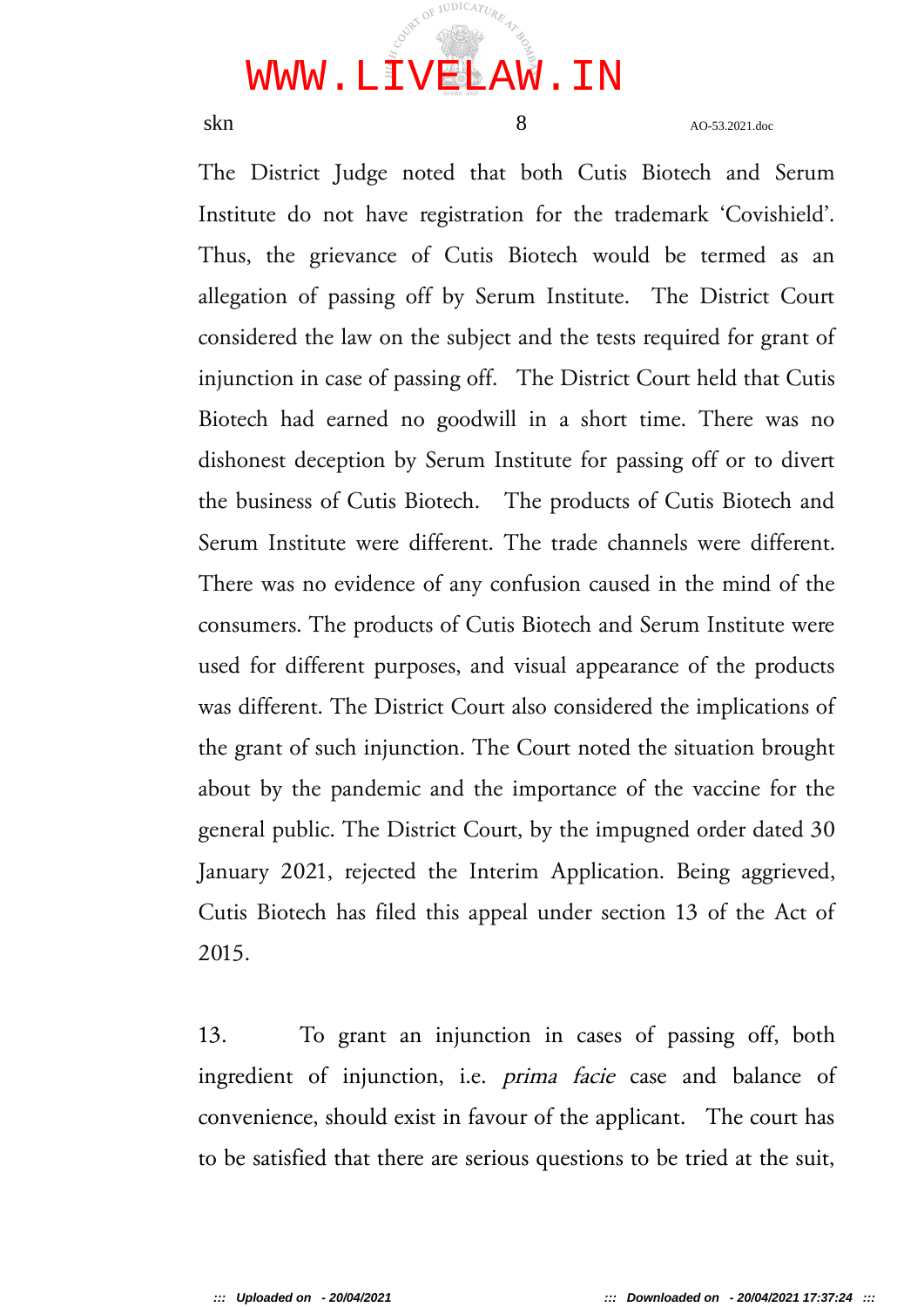

skn 9 AO-53.2021.doc

irreparable damage will be caused to the applicant, and the hardship would be more to the applicant, and therefore an interim injunction is necessary. The applicant has to make out a strong case that the Respondent's action would materially injure its business, and the danger is imminent. In certain cases, that grant of or refusal of the injunction will adversely affect the general public interest, also a relevant factor.

14. For consideration of *prima facie* case and determining the balance of convenience, the relevant factors will have to be considered cumulatively. Cutis Biotech has sought to criticize the order passed by the District Court by dealing with one ground separately as if it is a standalone ground. But as rightly pointed out by Serum Institute, all the factors will have to be taken cumulatively.

15. The foundation of passing off action is the existence of goodwill. Further as to who conceived and adopted the mark earlier is also relevant. Cutis Biotech has pleaded its case of goodwill and prior use in the plaint and the interim application. As pleaded, the case of Cutis Biotech on its goodwill and prior use is as follows. Cutis Biotech is selling pharmaceutical products, and it commenced its business in the year 2013. On 25 April 2020, Cutis Biotech coined the word 'Covishield' and decided to use it in respect of pharmaceutical and other related products. Having found no such registered trademark, Cutis Biotech applied for registration of this trademark on 29 April 2020 regarding veterinary, ayurvedic,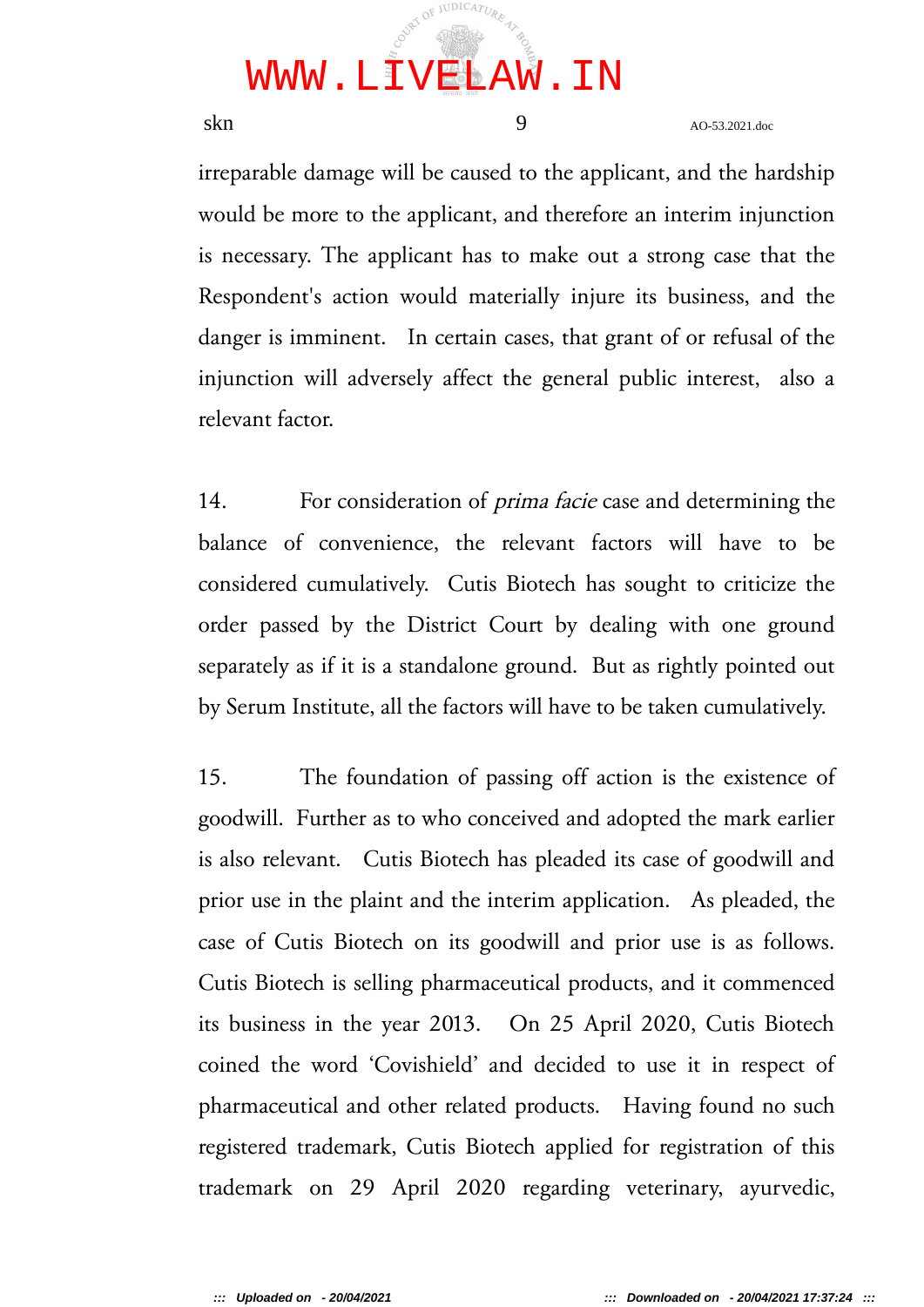

skn 10 AO-53.2021.doc

allopathic, medicinal and pharmaceutical preparation and vitamins and dietary food supplements for humans and animals in Class-5. From 30 May 2020, Cutis Biotech received products like antiseptic and disinfectant liquid, sanitizes, bearing brand 'Covishield', from its manufacturers. Cutis Biotech sold products in various states in India. The trading community and average consumers purchase its products, and they are popularized through advertising. The trademark 'Covishield' has become a distinct product and business of Cutis Biotech. From 30 May 2020 to 31 December 2020 for seven months, the turnover of Cutis Biotech was Rs.1600152/- and it spent Rs.122500/- towards advertising the products.

16. We have considered the pleadings of Cutis Biotech regarding the prior user. The averment in the plaint that from 30 May 2020 Cutis Biotech received the products bearing the brand 'Covishield' from its manufacturers is not substantiated. No particulars are enumerated. Details are necessary since it is a foundation of the case of Cutis Biotech that it is a prior user and has acquired goodwill. Some invoices under Goods and Service Tax as of 30 May 2020 are placed on record. One bears reference to M/s. Samrvir Biotech Private Limited in Himachal Pradesh. This invoice refers to six products. Out of that, five are Forest Herbs hand sanitisers, and there is one entry of 'Covishield', but it has no particulars. Some GST invoices post-September 2020 are on record. These invoices are prepared by Cutis Biotech itself with the only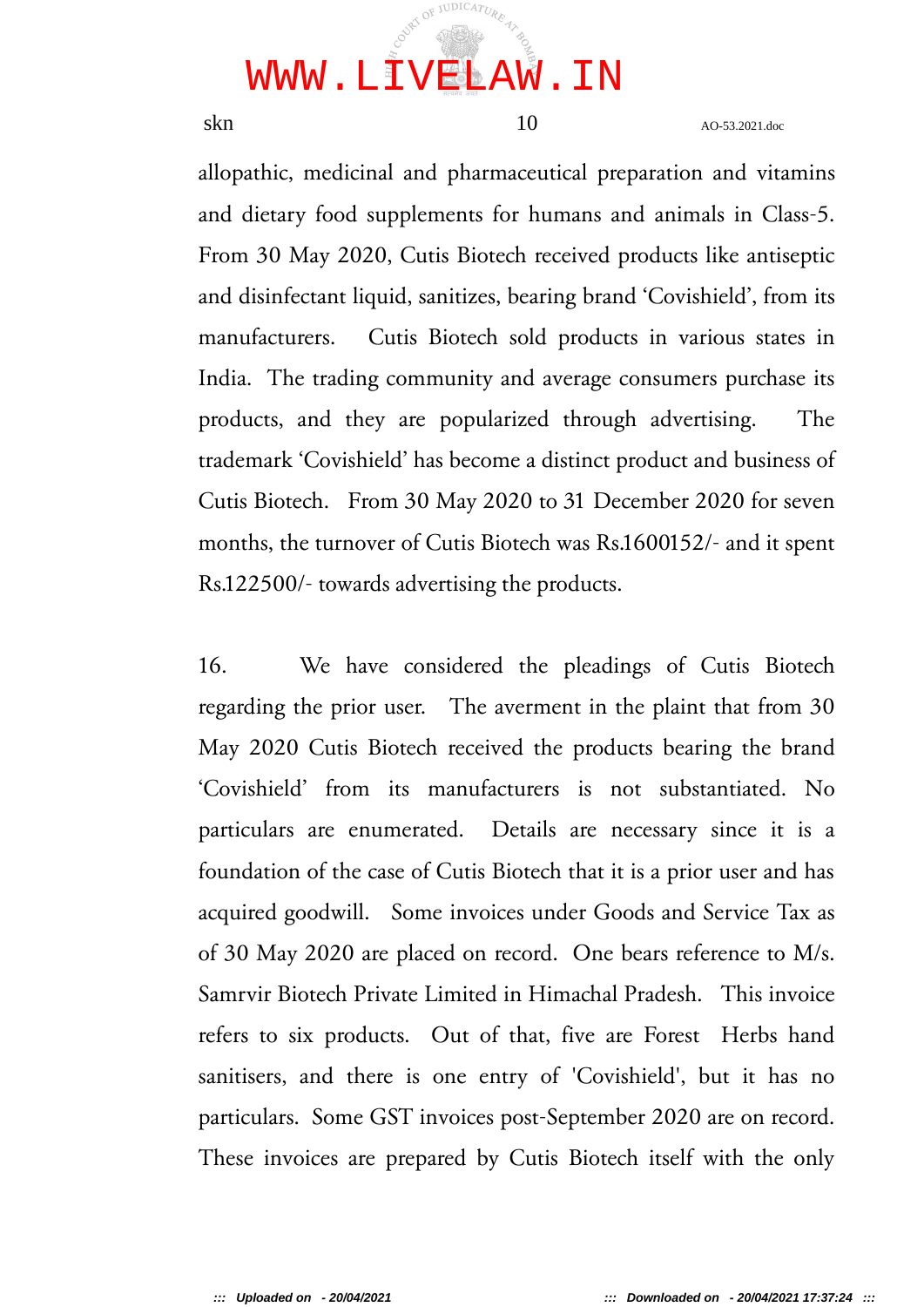

skn 11 AO-53.2021.doc

reference to the names such as Shri Varu Pharmaceuticals, Gaurav Medicals. Some invoices have no names. One document placed on record is a certificate of provisional registration. There is a document regarding the change of premises and a tax audit report by a Chartered Accountant. This is the evidence that Cutis Biotech has produced on record to demonstrate that it has used the trademark 'Covishield' before the application of Serum Institute on 6 June 2020. We do not find adequate details to establish a prima facie case.

17. On the other hand, a detailed reply is filed by Serum Institute, placing on record the prior user and adoption of the mark by the Serum Institute and how the claim of Cutis Biotech that it is the prior user is erroneous. It is the case of Serum Institute that it coined the mark 'Covishield' in March 2020 itself. For that purpose, an inter-office communication between the Purchase Department to obtain packaging material for the 'Covishield' vaccine is on record. Samples of packaging material regarding 'Covishield' being delivered to one Anup Printers on 25 May 2020. Further inter-office communication of 26 March 2020 to the Purchase Department of the Serum Institute to procure packaging material under trademark 'Covishield' is on record, where there is an endorsement of one Anup Printers dated 27 March 2020. Serum Institute had issued a statement in March 2020 they are investing around USD 100 million on the COVID-19 vaccine. Another statement was issued in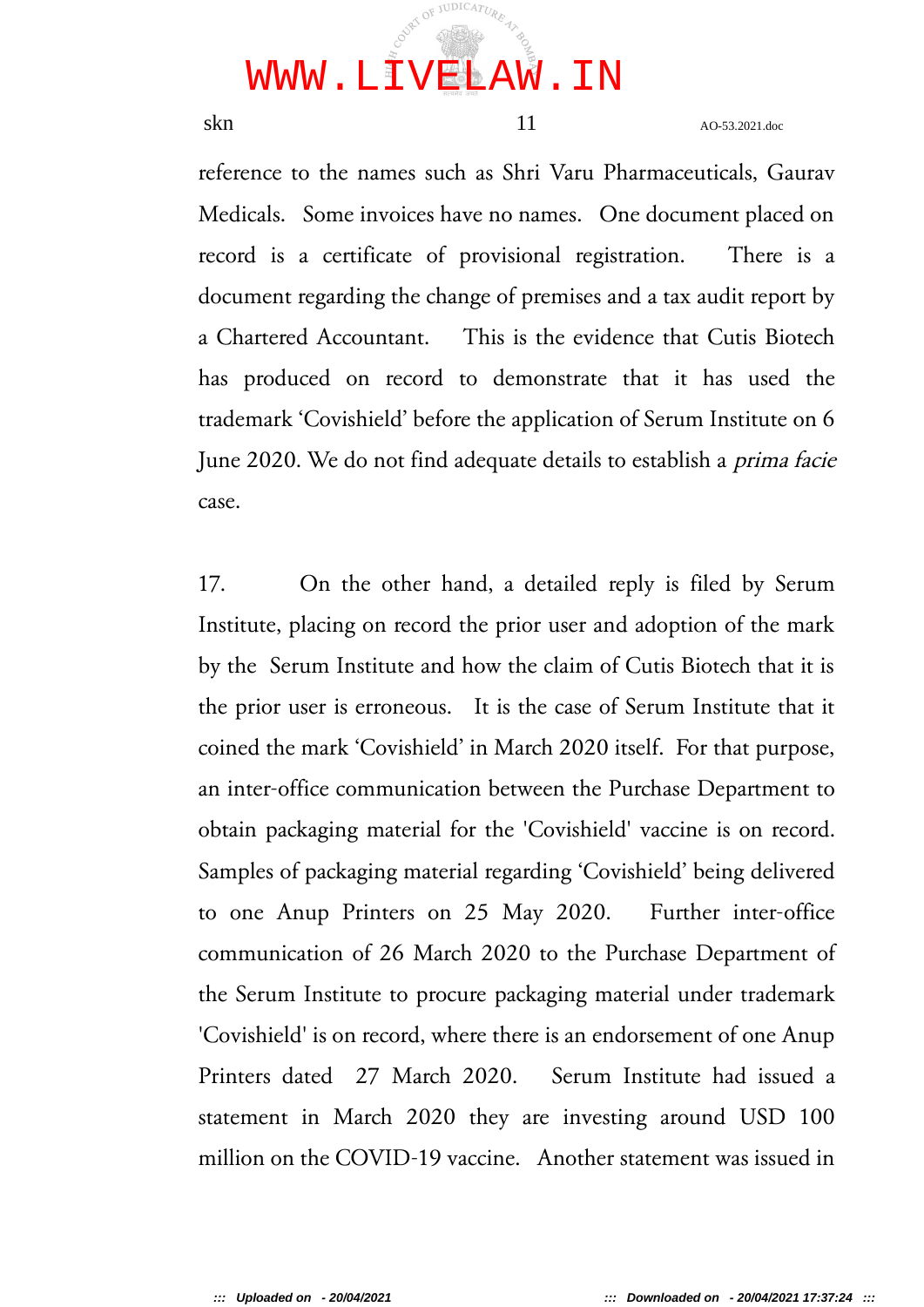

skn 12 AO-53.2021.doc

April 2020 that Serum Institute plans to produce a Coronavirus vaccine in collaboration with Astra Zeneca. The trial of the Oxford Coronavirus vaccine commenced around 23 April 2020. The Union Health Minister further made a statement on 25 April 2020 in respect trial of Serum Institute. On 3 May 2020, Serum Institute received virus seed, and cell bank from Oxford University and permission was granted by DCGI. Therefore, on 6 June 2020, when Serum Institute applied for registration of 'Covishield', it was widely known in the media. The response of Cutis Biotech to these documents of Serum Institute is that they are fabricated. It is not possible to accept such a simplistic contention as further narration would show that none of the documents are in isolation.

18. Not only there is adequate evidence to show prior adoption and user, but Serum Institute has also continued its user without a break. It is placed on record that Serum Institute has produced 60 million doses of the 'Covishield' vaccine per month and has supplied 48 million doses to the Government of India. Serum Institute has obtained various permissions and licenses required to manufacture the vaccine under the trademark 'Covishield'. The details of the permissions obtained and procedure followed are given in the say filed by Serum Institute. These are as follows: The compliance with the procedure required to manufacture the vaccine with the trademark 'Covishield' includes observance of Drugs & Cosmetics Act 1940, Rules, 1945 and New Drugs and Clinical Trial Rules, 2019. The approval of layout plans of manufacturing; the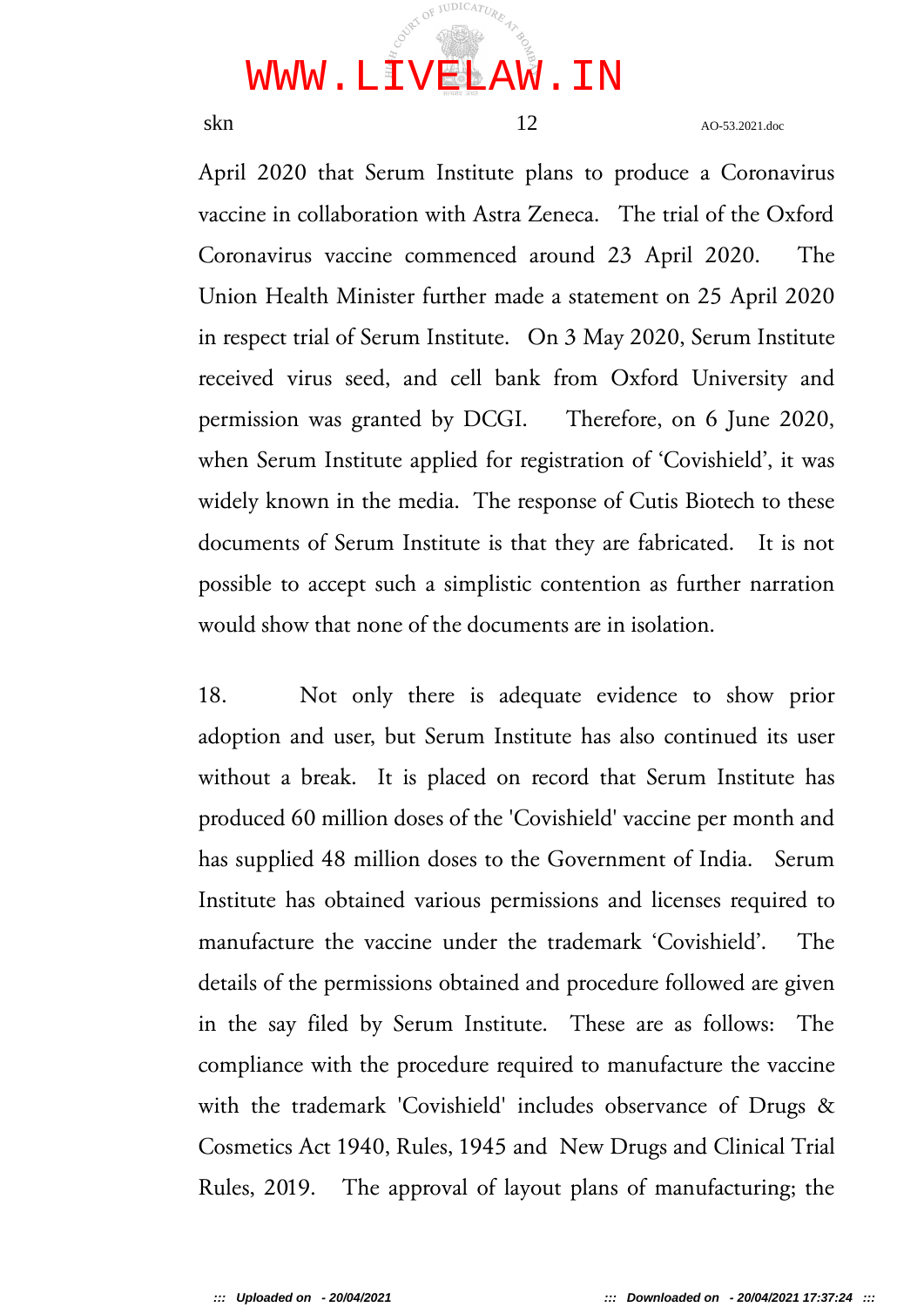

skn 13 AO-53.2021.doc

joint inspection of premises by teams of Experts & Drugs Inspector. The establishment of premises complying with GMP/GLP requirements laid down in Schedule M & Schedule L-I of Drugs and Cosmetics Rules. Engaging a qualified technical staff for the manufacture and quality control of the vaccines. The preparation of master formula. The framing of the Standard Operation Procedures. The manufacture of batches as per detailed Batch Manufacturing Protocol under the supervision of competent technical staff. The submission of samples of each batch of the vaccine produced along with the standards to be submitted to the National Control Laboratory for testing and certification of each batch and distributing batch either directly in the market or through Government Health authorities to end-users. It is stated that various mandatory clinical stages for the development of 'Covishield' have been undertaken to develop the 'Covishield' vaccine, which includes pre-clinical (Animal testing) studies, the compilation of pre-clinical data and application for Phase-I Clinical Trial on human subjects. Further Clinical Trial Phase-I on 20-hundred healthy volunteers to check the safety of vaccine complying with several regulatory steps/procedures is carried out. The Clinical Trial Phase-II is carried out on almost five hundred healthy volunteers to check expanded safety and efficacy of vaccine complying with several regulatory steps/procedures. The Clinical Trial Phase-III on more than one thousand volunteers is done to confirm safety and efficacy of vaccine and submission of the huge data so generated/ compiled and its review by SEC/DCGI and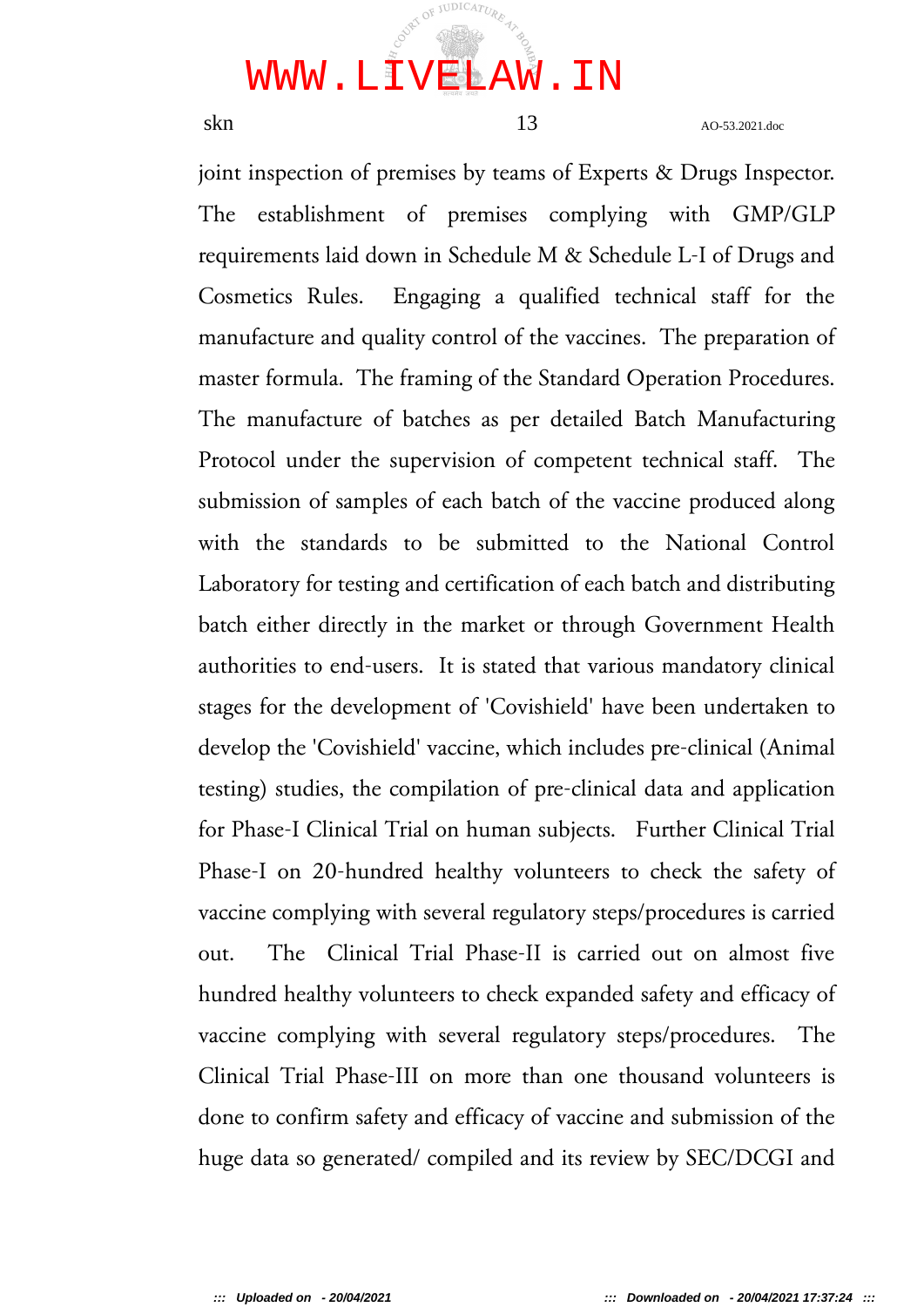

skn 14 AO-53.2021.doc

approval. These events form a chain of seamless activity for the development of the vaccine using the mark. It is, thus, clear therefore right from March 2020, Serum Institute has been taking steps in furtherance of the mark 'Covishield'. Apart from the interdepartmental correspondence, the factum of Serum Institute developing a vaccine being in the media is not being denied. After evaluating the evidence on record, we find that Serum Institute had coined the word 'Covishield' and took substantial steps towards its development and manufacture. Thus, there is adequate and convincing material on record to demonstrate the prior adoption of the mark by Serum Institute. There is no perversity in the finding that Cutis Biotech cannot claim to be a prior user of 'Covishield'.

19. To establish goodwill, Cutis Biotech has claimed that from 30 May 2020 to 31 December 2020, its turnover was of Rs.16 lakh and it spent Rs.1.2 lakh towards advertisements. If spread over for seven months, this amount would come around less than rupees two 2 lakh a month. To lay the foundation for the acquisition of goodwill, the turnover need not be enormous. If the applicant is a small businessman, it cannot be said that he has not earned goodwill because there is no substantial turnover. But as rightly contended by Serum Institute that, considering Cutis Biotech sold hand sanitisers and disinfectants, which products had high demand during the pandemic, the turnover of Rs.16 lakh for seven months is not significant. In the case at hand, if the aspect of turnover is taken cumulatively with other factors, it becomes relevant. This small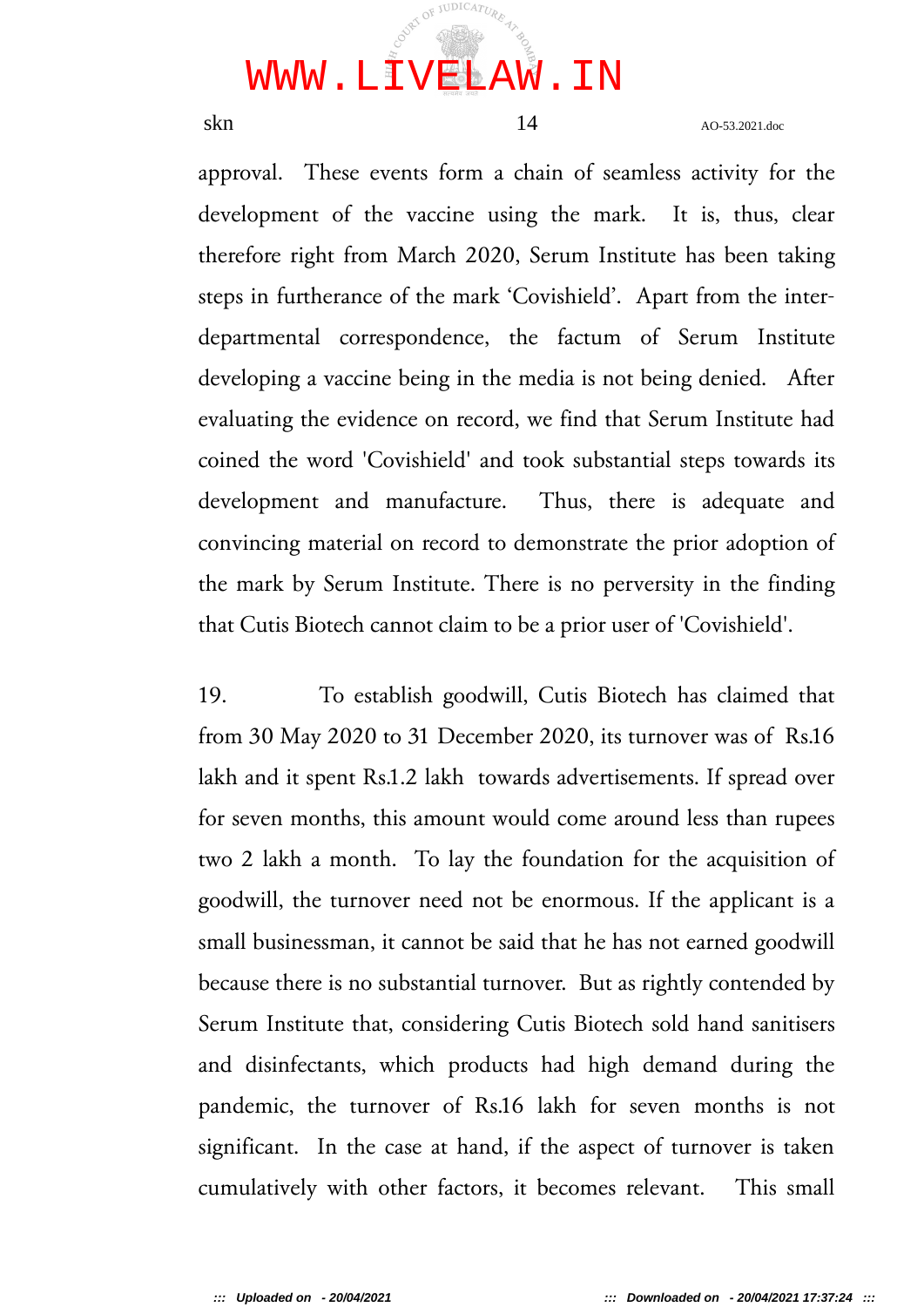

skn 15 AO-53.2021.doc

amount of turnover has to be seen with the claim of Cutis Biotech of being a prior user. As held earlier, the evidence placed on record shows no prior user and the adoption of the mark. According to us, there is no sufficient material on record to hold that Cutis Biotech has established sufficient goodwill regarding trademark 'Covishield'. From this evidence produced on record, the failure of Cutis Biotech to substantiate its assertion that it was a prior user of the mark and had acquired goodwill is more than clear. There is no perversity in the finding of the District Court that Cutis Biotech has not established this test for granting an injunction.

20. The next aspect is the likelihood of deception and whether the products of Cutis Biotech and Serum Institute are in the common field. This is relevant in the context of misrepresentation and confusion in the mind of the customers. If there is no probability of any deception, it would be a factor to decline injunction. Confusion should arise in the minds of the customers of average intelligence and imperfect recollection. Actual confusion is not required to be established, and a likelihood of confusion is enough to establish the ingredients of passing off. To decide whether the respondent's action is likely to deceive or cause confusion leading to passing off would have to depend on the particular facts of the case. A common-sense approach will have to be adopted to find out whether Serum Institute's conduct is calculated to pass off its goods as that of the Cutis Biotech's or at least create confusion in the mind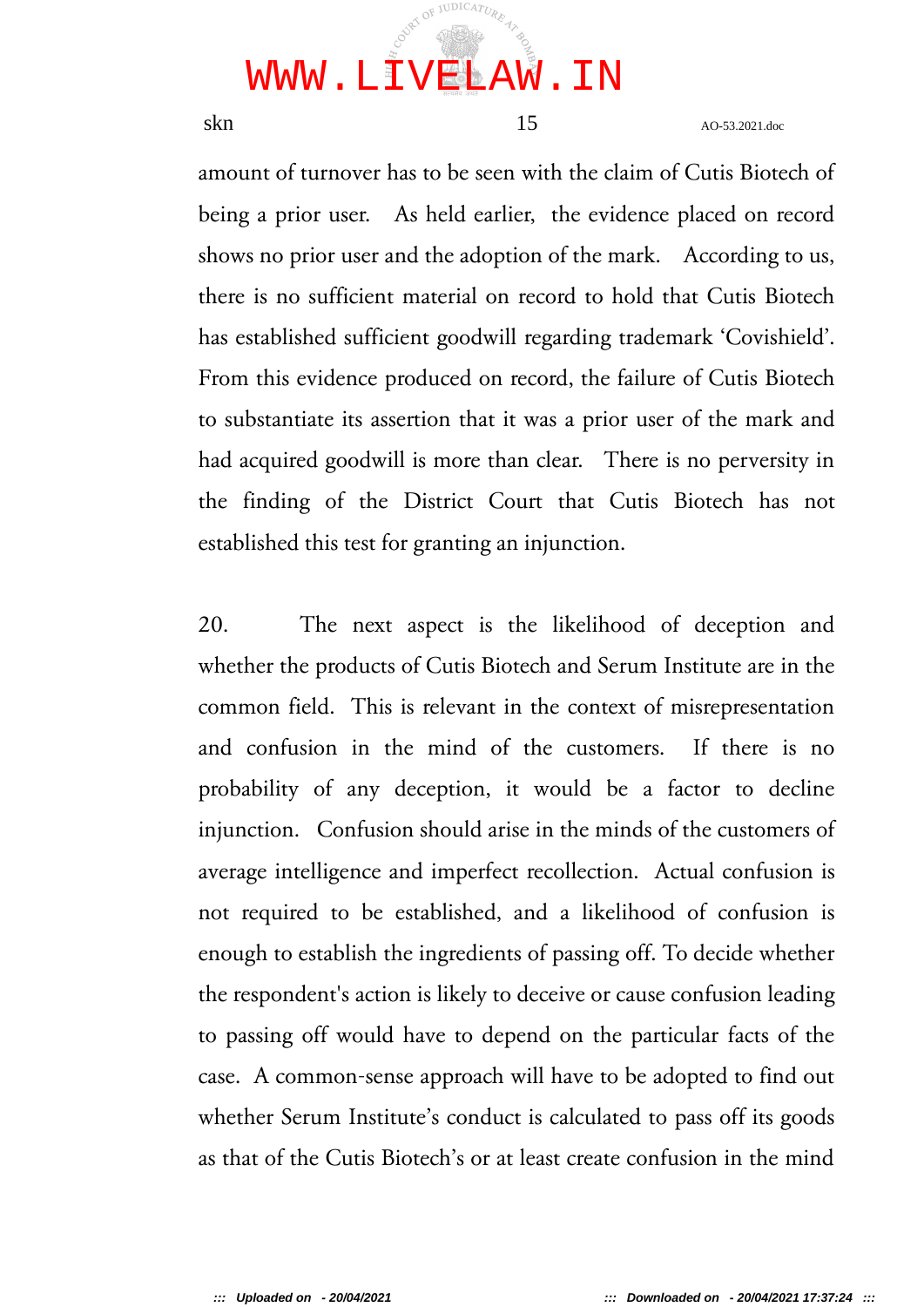

skn 16 AO-53.2021.doc

of the customers leading to the Serum Institute benefiting at the expense of the Cutis Biotech.

21. The District Court has held that the consumers of Cutis Biotech and Serum Institute are different, and the trade channels are also different. According to Cutis Biotech, this finding is incorrect as the trade connection between the products, medicinal products of the parties is sufficient for confusion to arise, and even if trade channels are different, so long as the marks are deceptively similar, case of passing off is made out. It is contended that actual confusion does not have to be proved when at the interim stage injunction is sought. First, it has to be remembered that the ingredients required to establish an action of passing off are to be taken cumulatively and in the totality of the circumstances. Second, the issue of confusion in the mind of the average consumers will have to be considered in the light of finding that Cutis Biotech has not established that it is a prior user or had acquired goodwill.

22. We do not agree with the contention of Cutis Biotech that there is a likelihood of confusion between the products of Cutis Biotech and Serum Institute. The vaccine 'Covishield' produced by Serum Institute is not available across the counter. The vaccine will be administered through Government agencies. The buyer of the product 'Covishield' of Serum Institute is the Government of India. The administration of the vaccine is through an injection. The sale of disinfectant or hand sanitiser, though it may relate to the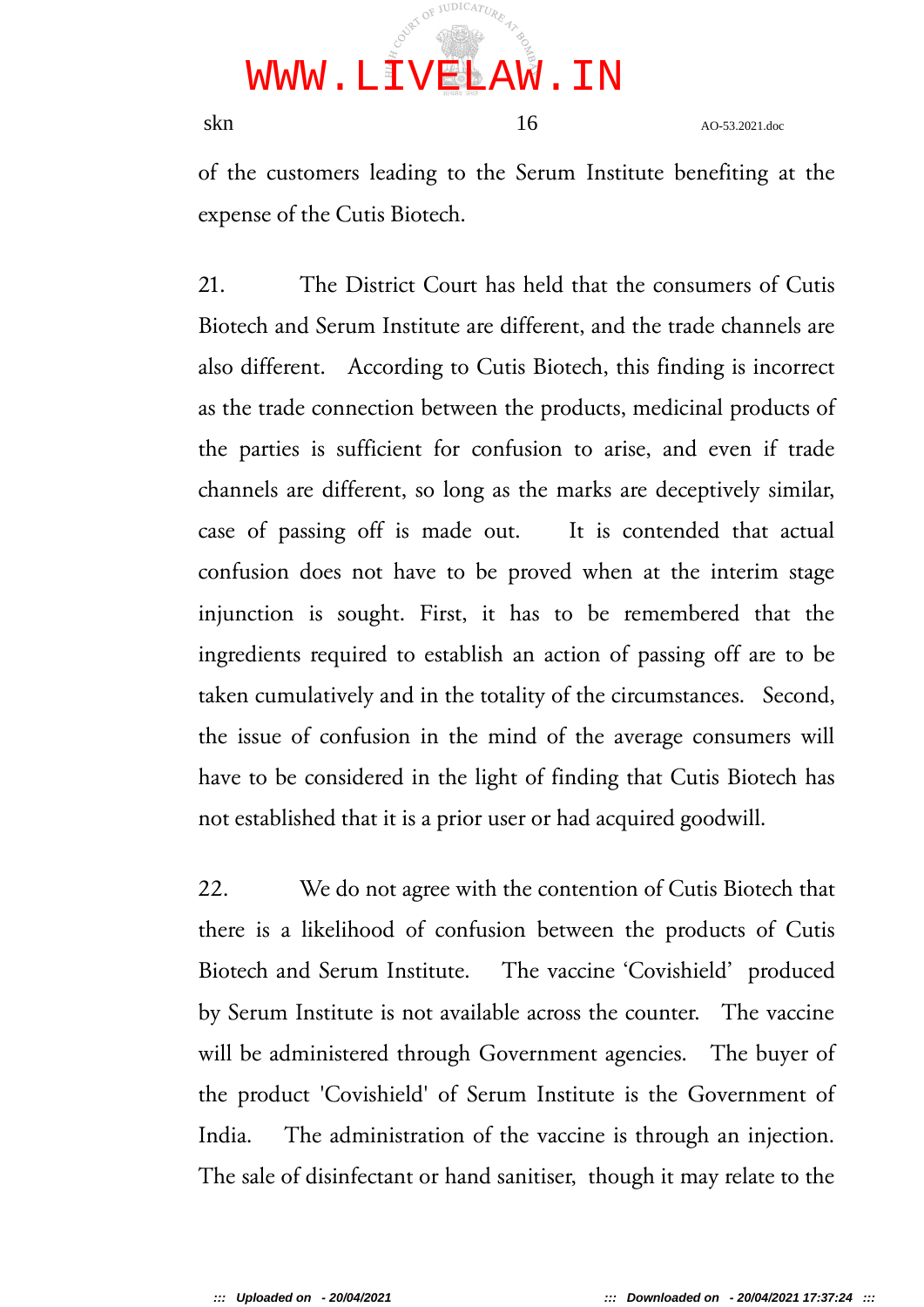

skn 17 AO-53.2021.doc

same field, that is, health care products, cannot be said to cause confusion in the mind of average consumers. The administration of vaccine through an injection is well known. It will be too farfetched to hold that there will be confusion in the average consumers' minds between the use of a trademark in a Government administered vaccine at designated places and over the counter sanitiser products. Visually also the products are different. The District Court was correct in holding that there will be no deception or likelihood of confusion in the products of Cutis Biotech and that of Serum Institute.

23. In fact, the argument of Cutis Biotech before us is converse, that the people may buy its products of thinking they are protected against corona virus because of the use of mark 'Covishield'. This would mean, according to Cutis Biotech, confusion would result in people to buy its products. This argument is the opposite of the concept passing off. If such purchases do take place, it will be because of the goodwill generated by Serum Institute regarding its mark 'Covishield'. To substantiate passing off by Serum Institute, Cutis Biotech has to show that Serum Institute is passing off its goods as that of Cutis Biotech based on the goodwill of Cutis Biotech. The argument advanced by Cutis Biotech is therefore selfdestructive.

24. Cutis Biotech then sought to contend that because Serum Institute is using the mark 'Covishield' for its vaccine, the suppliers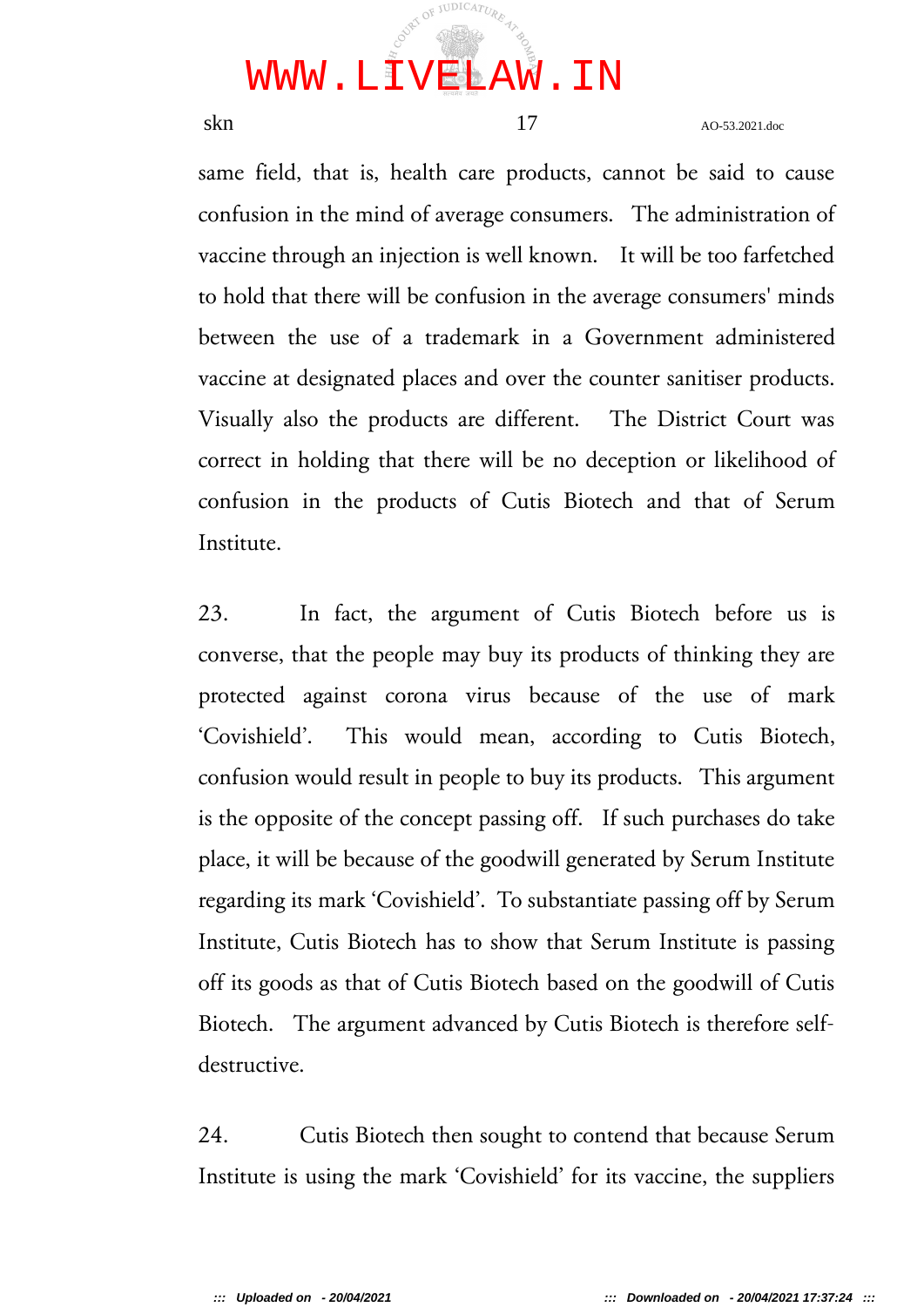## JUDICAT<sub>UR</sub> WWW.LIVELAW.IN

skn 18 AO-53.2021.doc

of Cutis Biotech have stopped supplying goods to Cutis Biotech which is not only causing damage to the business of Cutis Biotech but would also impair its growth. Reliance is placed on the decision of the learned Single Judge of Delhi High Court in the case of Ellora Industries v. Banarasi Das Goela and others<sup>10</sup>. To uphold such a ground, a factual foundation must exist for this assertion. For that, we turn to the pleadings in the interim application and the plaint. This case of future damage and loss of growth is founded on one assertion that on 7 December 2020, one of the trade partners of Cutis Biotech refused to supply the order dated 15 August 2020 of manufacturing multivitamin injection, citing the confusion that may arise. This email refers to an email sent on 15 August 2020 by one Geeta Jain, and the reply is given on 7 December 2020 saying that it is not possible to supply the goods because people might feel that the injection is a duplicate. The mails have been exchanged with a gap of almost six months. The authenticity of this single exchange of mails is doubtful.

25. Firstly, the case of Cutis Biotech of future damage is not substantiated in fact. Second, since the Serum Institute is the prior user of the mark and has acquired goodwill and because of that consumers are not consciously purchasing the goods of Cutis Biotech, it cannot be considered as a case of passing off by Serum Institute. The decision in the case of *Ellora Industries*, on which reliance is placed, arose from different facts and circumstances. In

<sup>10</sup> ILR (1979) II Delhi 481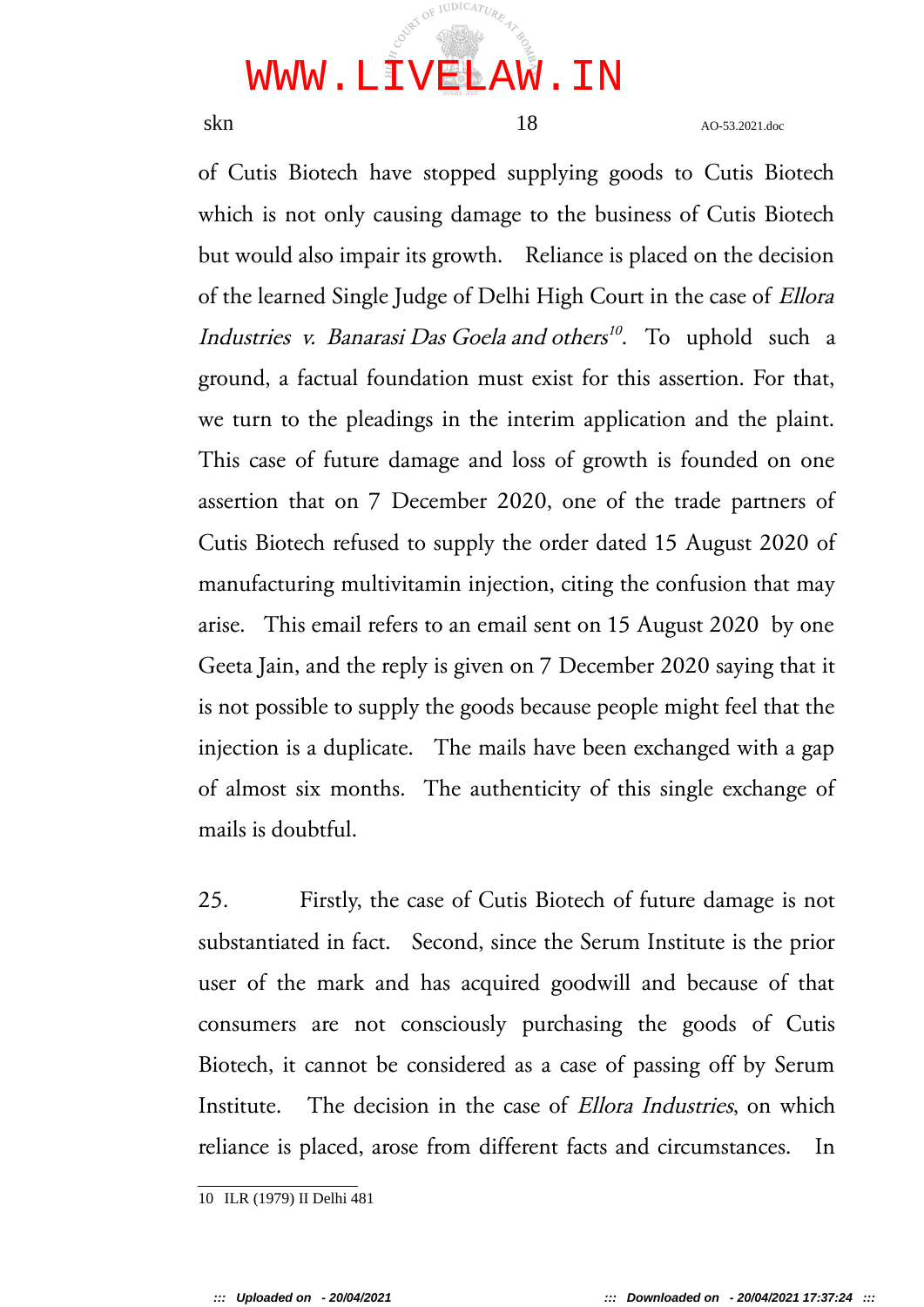

skn 19 AO-53.2021.doc

the said decision, the learned Single Judge of Delhi High Court emphasized the need to establish goodwill as a foundation for basing the claim of passing off. Without goodwill and the prior user shown in the first place, the loss of future sale or potential injury cannot be a standalone factor in this case, assuming it is a factor available in law.

26. Cutis Biotech applied for registration on 29 April 2020 regarding Class-5, and the products were sanitiser, liquid antiseptic, disinfectant etc. After the Ministry of Health published the COVID-19 procedure on 10 December 2020 referring 'Covishield' vaccine of Serum Institute, another trademark application was filed by Cutis Biotech on 12 December 2020 for registration of trademark 'Covishield' in Class-5 for vaccines. Thus, realizing that a suit filed on 11 December 2020 for passing off with no application for vaccine registration, Cutis Biotech applied for registration. According to us, the conduct of Cutis Biotech does not appear to be bonafide. This factor also will have to be considered while considering its claim for an injunction.

27. As regards the other ancillary arguments of Cutis Biotech that Serum Institute was aware of the application of Cutis Biotech and had applied that for different variants of the mark and have stated to the contrary are concerned, they are not of much significance as the foundation of passing off action, i.e. prior use and acquisition of goodwill have not been established by Cutis Biotech.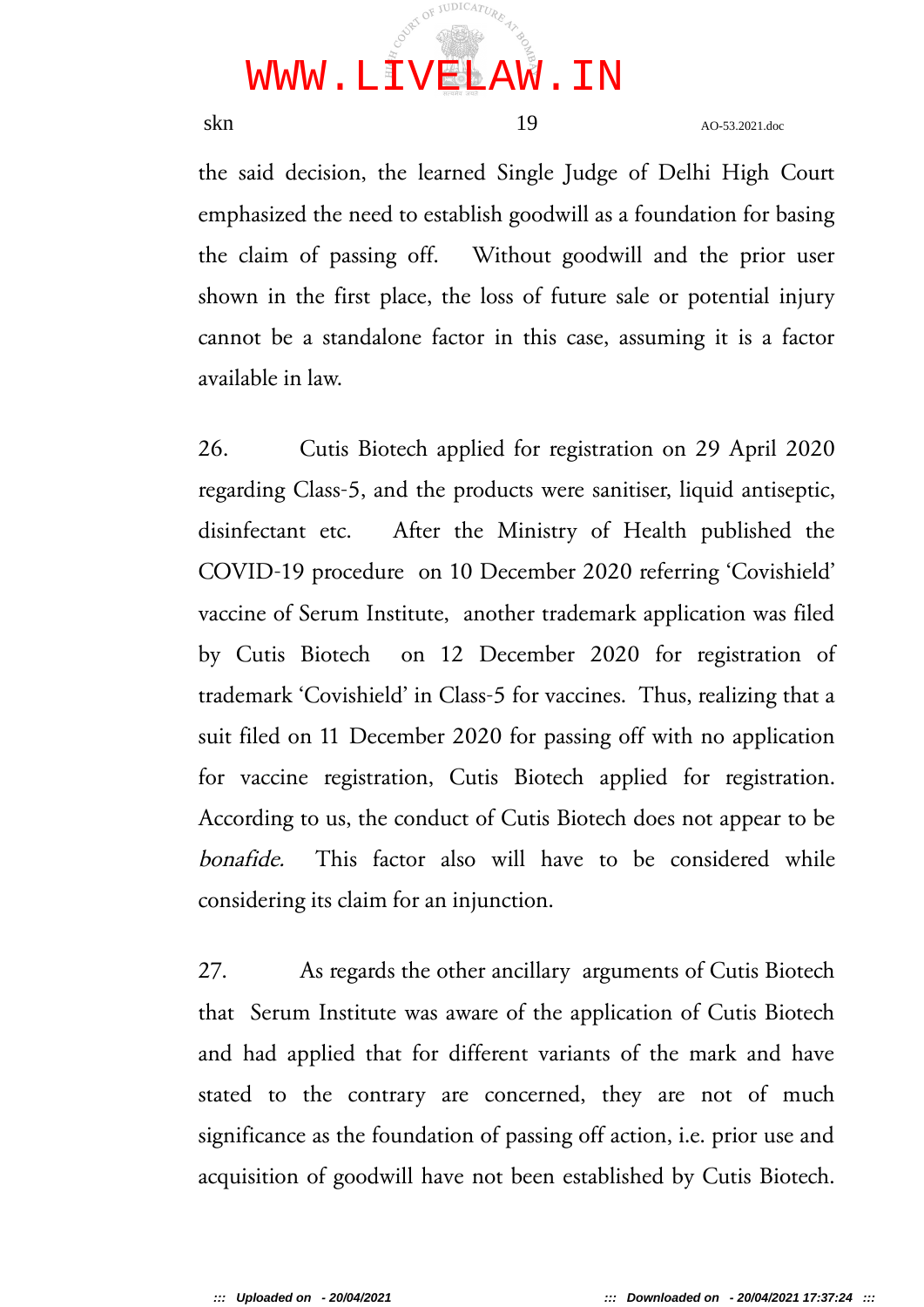

skn 20 AO-53.2021.doc

On the other hand, Serum Institute has claimed these ingredients, yet Serum Institute has not moved any cause for restraining Cutis Biotech for passing off action.

28. Since there is no prima facie case in favour of Cutis Biotech, its prayer to direct the Serum Institute to maintain accounts cannot be granted. A direction to maintain accounts is not a routine order and cannot be issued when there is no prima facie case made out by Cutis Biotech.

29. Serum Institute, through its written submission, has placed certain facts, which are not disputed. After the present suit was filed on 4 January 2021, the vaccine 'Covishield' of Serum Institute has started being administrated from 16 January 2021. The Government of India has rolled out an extensive vaccine administration programme. The Government of India identified almost 300 million people for the vaccine in the first round, and the first order for 11 million doses for the 'Covishield' vaccine has been placed. The second dose would be administered after the stipulated weeks. On 1 March 2021, a vaccination drive for those above the age of sixty and the age of forty-five years with comorbidities has been launched. 'Covishield' vaccine of Serum Institute has been supplied through the States and Union Territories. As of 16 March 2021, sixty-six million doses of 'Covishield' have been supplied to the Government of India. Also, around fifty-nine million doses have been supplied to over seventy-two different countries. The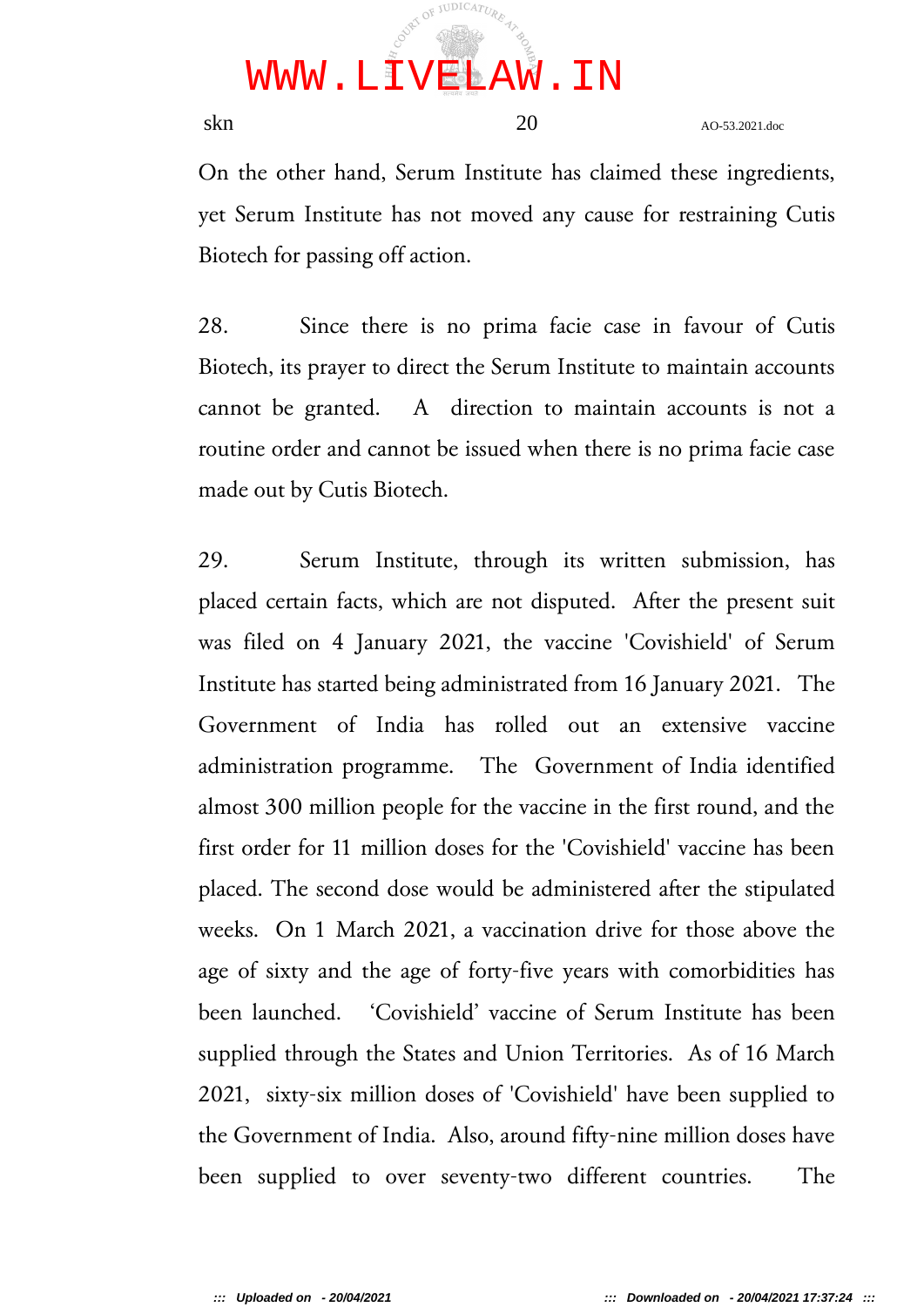

skn and 21 AO-53.2021.doc

Government of India has placed a further purchase order for ten crore doses of 'Covishield' of Serum Institute. Serum Institute has, to date, made a sale amounting to Rs.37507 lakhs through the sale of the 'Covishield' vaccine. The Serum Institute has also placed on record that it has spent Rs.28 crore on the development, research and is expected to spend a further Rs.20 crore. With these facts, the balance of convenience is not in favour of Cutis Biotech. Grant of injunction against Serum Institute would have a serious impact on its business.

30. There is one more facet to be considered to determine the balance of convenience. That 'Covishield' is a vaccine to counter Coronavirus is now widely known. A temporary injunction directing Serum Institute to discontinue the use of mark 'Covishield' for its vaccine will cause confusion and disruption in the Vaccine administration programme of the State. In this case, thus, the grant of an injunction would have large scale ramifications traversing beyond the parties to the suit.

31. The scope of an appeal against the discretionary order is now well established. The appellate court will not interfere with the exercise of discretion of the trial court and substitute it unless the discretion of the trial court is arbitrary or perverse or where the trial court has passed an order contrary to the settled principles of law governing injunctions. The appellate court will not generally interfere if the conclusion arrived at by the trial court is reasonably